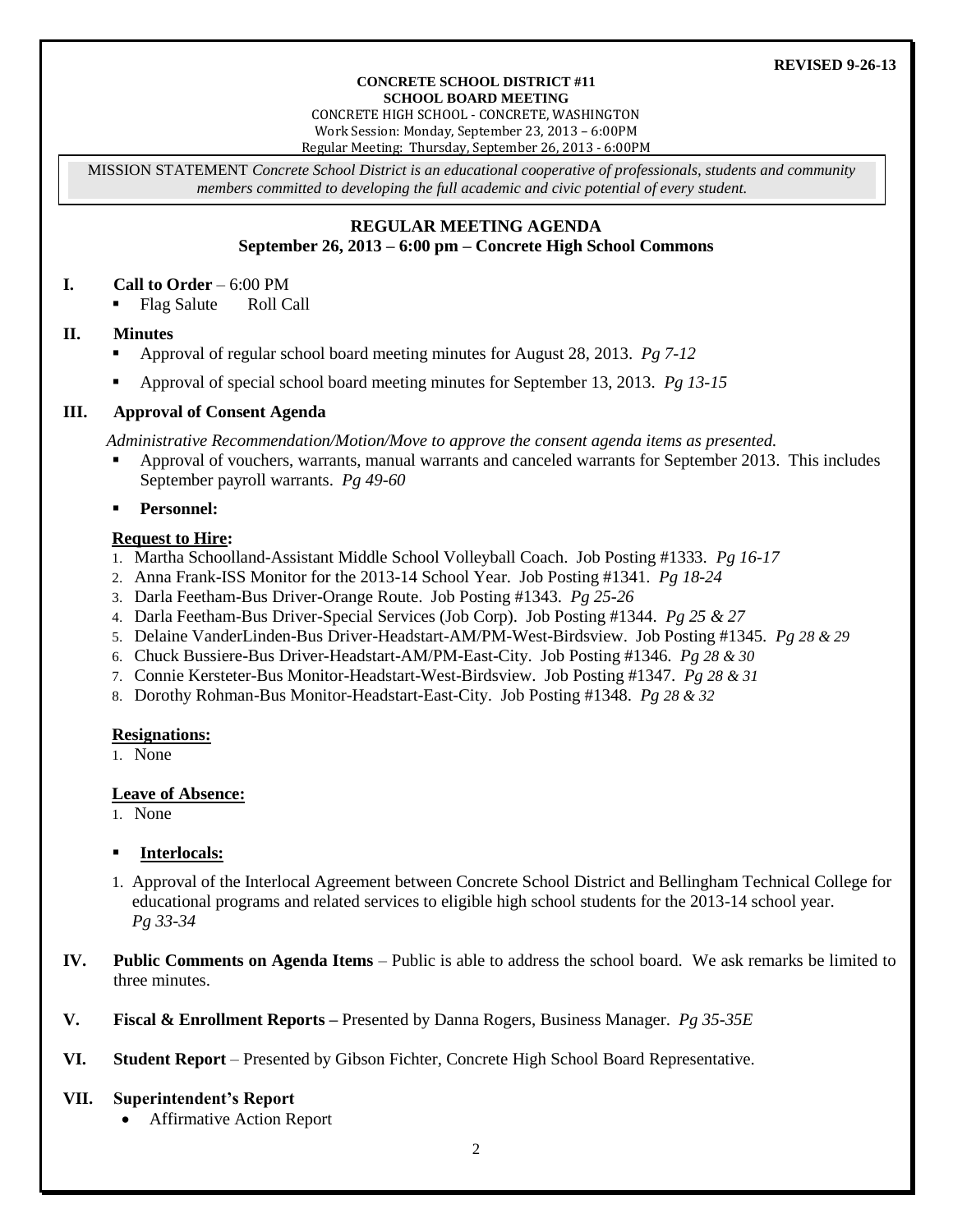Boiler Update

# **VIII. Old Business**

**REVISED 9-26-13**

- *A.* Request approval of the final reading of policy 3226-Interviews and Interrogations of Students on School Premises – Barbara Hawkings. *Administrative Recommendation Action/Motion/Move to approve the final reading of policy 3226-Interviews and Interrogations of Students on School Premises. Pg (See August Board Packet)*
- *B.* Request approval of the final reading of policy 2414-Community Service Barbara Hawkings. *Administrative Recommendation Action/Motion/Move to approve the final reading of policy 2414- Community Service. Pg (See August Board Packet)*
- *C.* Request approval of the final reading of revised policy 4310-District Relationships with Law Enforcement and Other Government Agencies – Barbara Hawkings. *Administrative Recommendation Action/Motion/Move to approve the final reading of revised policy 4310-District Relationships with Law Enforcement and Other Government Agencies. Pg (See August Board Packet)*

# **IX. New Business**

- *A.* Request approval for Linda Kilpatrick to be allowed to travel out-of-state to Las Vegas, NV November 10, 2013-November 12, 2013 to attend training on the Daily 5 program– Rob Dahl. *Administrative Recommendation Action/Motion/Move to approve Linda Kilpatrick to be allowed to travel out-of-state to Las Vegas, NV November 10, 2013-November 12, 2013 to attend training on the Daily 5 program. Pg 36*
- *B.* Request approval of an in-lieu of transportation contract for Kelly Enders and William Derrick Leilani Thomas. *Administrative Recommendation Action/Motion/Move to approve an in-lieu of transportation contract for Kelly Enders and William Derrick. Pg 37-39*
- *C.* Request approval of an in-lieu of transportation contract for Jessica and Eric Ellingson Leilani Thomas. *Administrative Recommendation Action/Motion/Move to approve an in-lieu of transportation contract for Jessica and Eric Ellingson. Pg 40-42*
- *D.* Request approval of an in-lieu of transportation contract for Jacque Bridge Leilani Thomas. *Administrative Recommendation Action/Motion/Move to approve an in-lieu of transportation contract for Jacque Bridge. Pg* 43-44
- *E.* Request approval of the additional 2013-14 USCA extracurricular staffing of Don Olmstead and Josh Fichter as additional high school assistant football coaches with the pooling of three regular coaching salaries - Barbara Hawkings. *Recommendation Action/Motion/Move to approve the additional 2013-14 USCA extracurricular staffing of Don Olmstead and Josh Fichter as additional high school assistant football coaches with the pooling of three regular coaching salaries. Pg 45*
- *F.* Request approval of the Public School Employees' 3-year agreement for 2013-2016 Barbara Hawkings. *Administrative Recommendation Action/Motion/Move to approve the Public School Employees' 3-year agreement for 2013-2016. Pg 46-48*
- *G.* Request approval of Resolution to Invest #1096 Danna Rogers. *Administrative Recommendation Action/Motion/Move to approve Resolution to Invest #1096. Pg 48A*
- *H.* Request approval of Resolution to Invest #1097 Danna Rogers. *Administrative Recommendation Action/Motion/Move to approve Resolution to Invest #1097. Pg 48B*